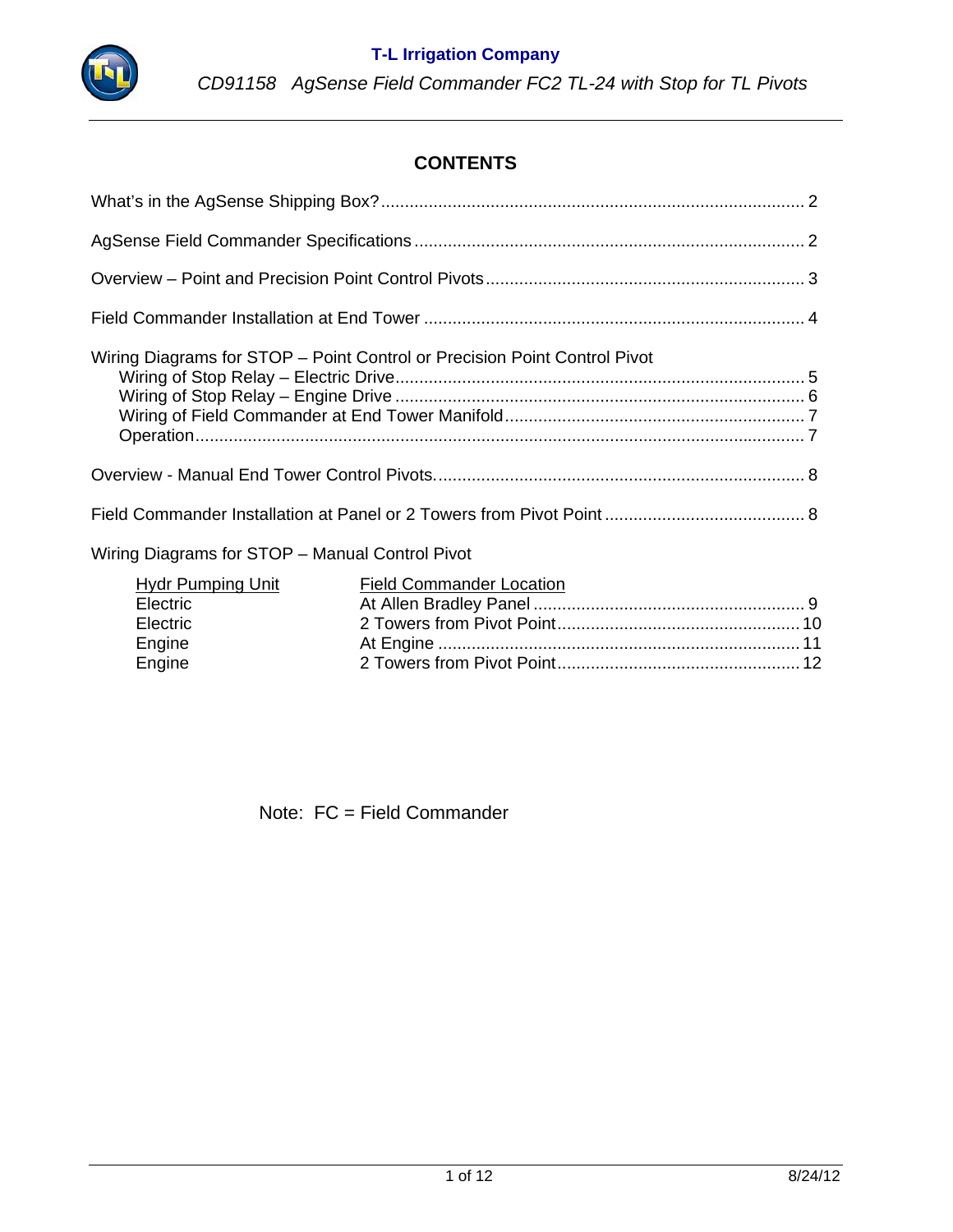

#### **What's in the AgSense Shipping Box?**

AgSense Field Commander FC2 TL-24 Units (with Stop):

- Qty 1 Field Commander FC2 TL-24
- Qty 1 Mounting Hardware Sack (Beam Clamps, wire nuts, etc.)
- Qty 1 MD90835 T-L 24V Installation Kit for AgSense
- Qty 1 CD91158 AgSense Installation FC2 TL-24 with Stop for TL Pivots

MD90835 T-L 24V Installation Kit for AgSense - Bill of Materials Listing. Use parts as required.

| Part No. | Description                                                          | Req'd. |
|----------|----------------------------------------------------------------------|--------|
| EA53469  | <b>3AMP DIODE ASSEMBLY</b>                                           |        |
|          | (use diodes with ET Manifold Boards that do not have a power block.) |        |
| EH52124  | AUTO STYLE 24VDC RELAY                                               |        |
| EH52350  | WIRE NUT - ORANGE                                                    | 3      |
| EH53065  | TERM QC FEM .250" 16-14                                              | 4      |
| FC4893   | HOSE CLAMP #104                                                      | າ      |

#### **AgSense Field Commander Specifications**

Power Requirements for these units: DC Powered Unit 7-40V DC: At 12v DC: 1.0A MAX 0.1A - 0.5A during normal operation 120vAC Powered Unit: At 120v AC: 0.25A MAX 0.05A - 0.15A during normal operation The above numbers are the current required for our unit to operate. Below is the current the relays in our box can control: On both AC and DC units, each relay can handle a peak max of 10A, 5A constant (at a max voltage of 120vAC, or 30vDC).

#### **Contact Information**

AgSense Phone Number: 877-352-8350. T-L Irrigation Phone: 800-330-4264.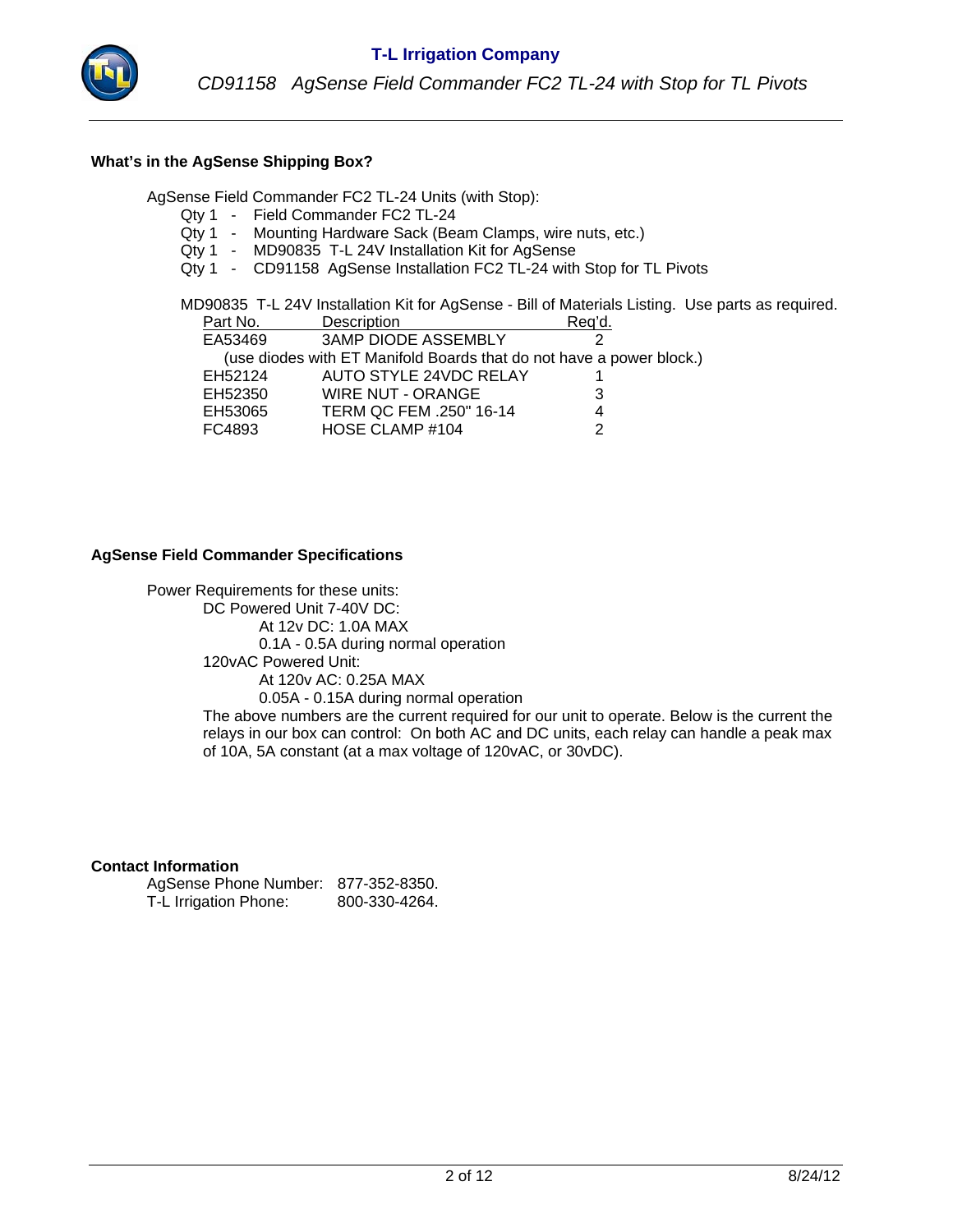

### **Overview – Point and Precision Point Control Pivots.**

The wiring diagrams in the following section are for:

- T-L Pivots with Point or Precision Point Control.
	- Using AgSense FC2 TL-24 with Stop version of the Field Commander.

 $\boldsymbol{\Phi}$ **Point Control** 

Point Control Panel Precision Point Control



#### **Field Commander Location at End Tower**

Electric Drive or Engine Drive Hydraulic Pump at Pivot Point or Remote

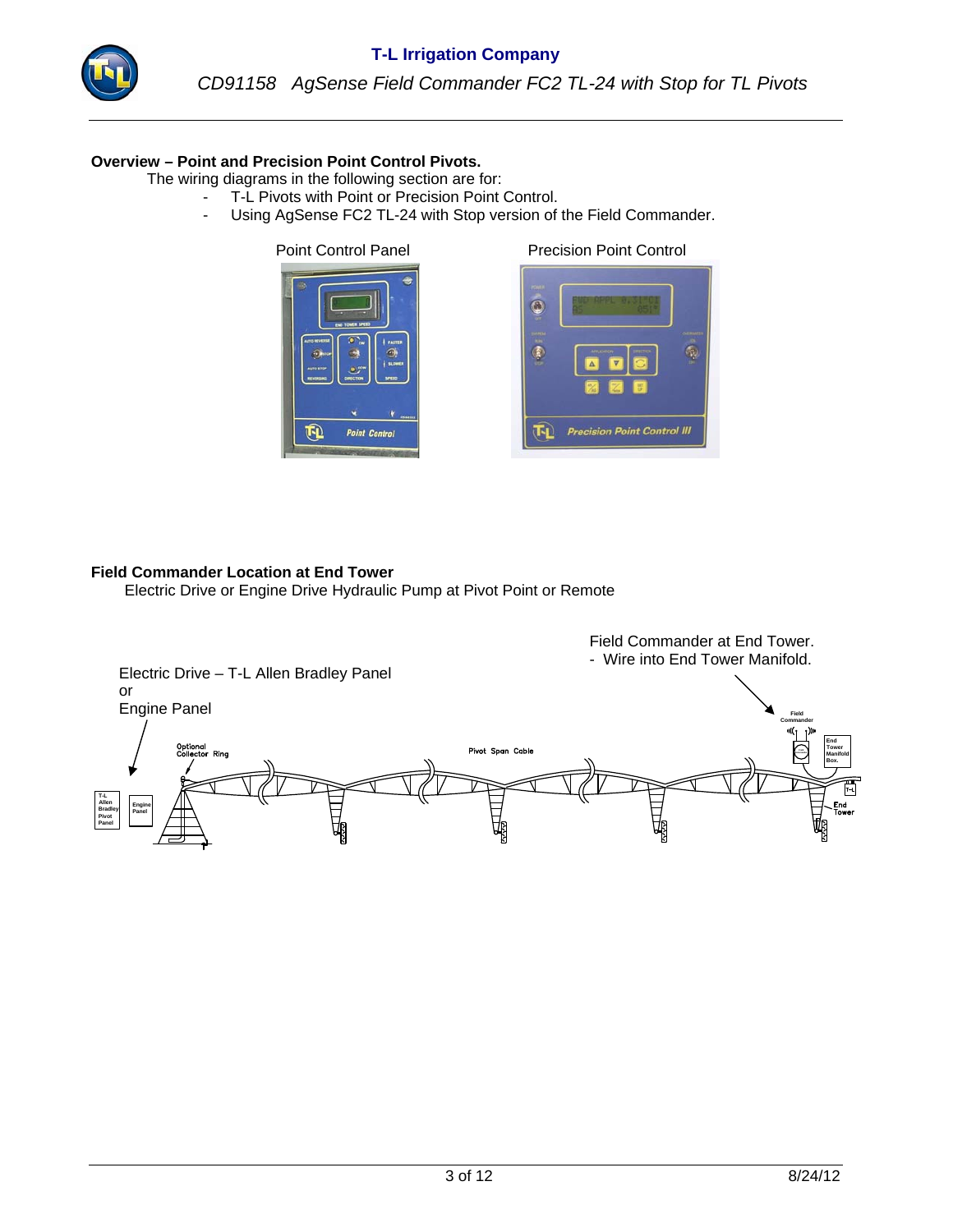

*CD91158 AgSense Field Commander FC2 TL-24 with Stop for TL Pivots*

#### **Installation at End Tower – Point or Precision Point Control**

The AgSense unit is installed at the end tower, with mounting in one of two ways.

1. Mounted to the spreader rail on truss rod overhangs with the beam clamps supplied by AgSense as shown in the picture below.



 2. Mounted on the span pipe with the hose clamps supplied in the installation kit as shown in the pictures below.



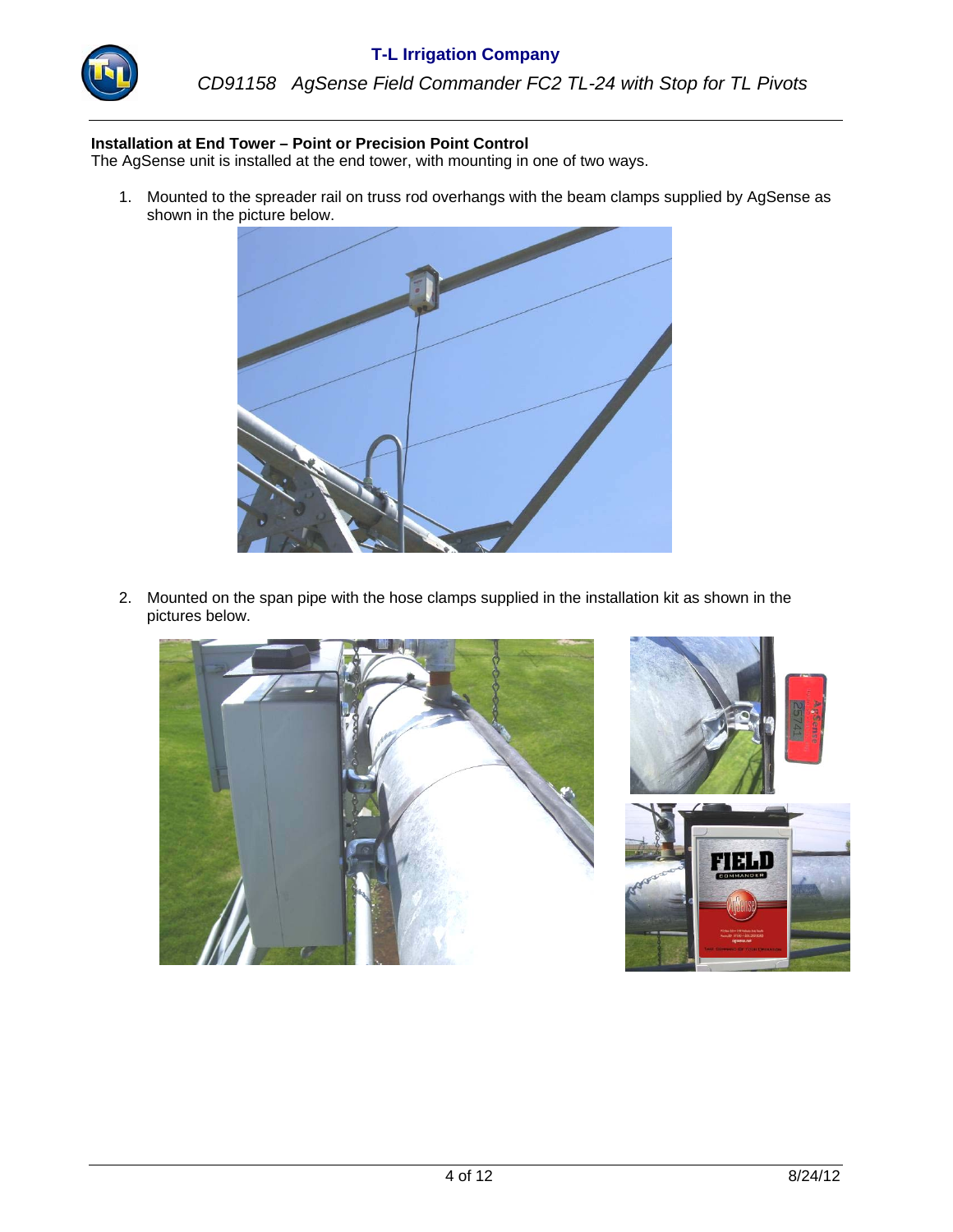

## **Wiring Diagrams for STOP - Point Control or Precision Point Control Pivot.**

#### **Wiring of Stop Relay – Electric Drive**

Install the 24 VDC relay from the installation kit into your Point or Precision Point Control panel in a suitable location and wire as shown below.

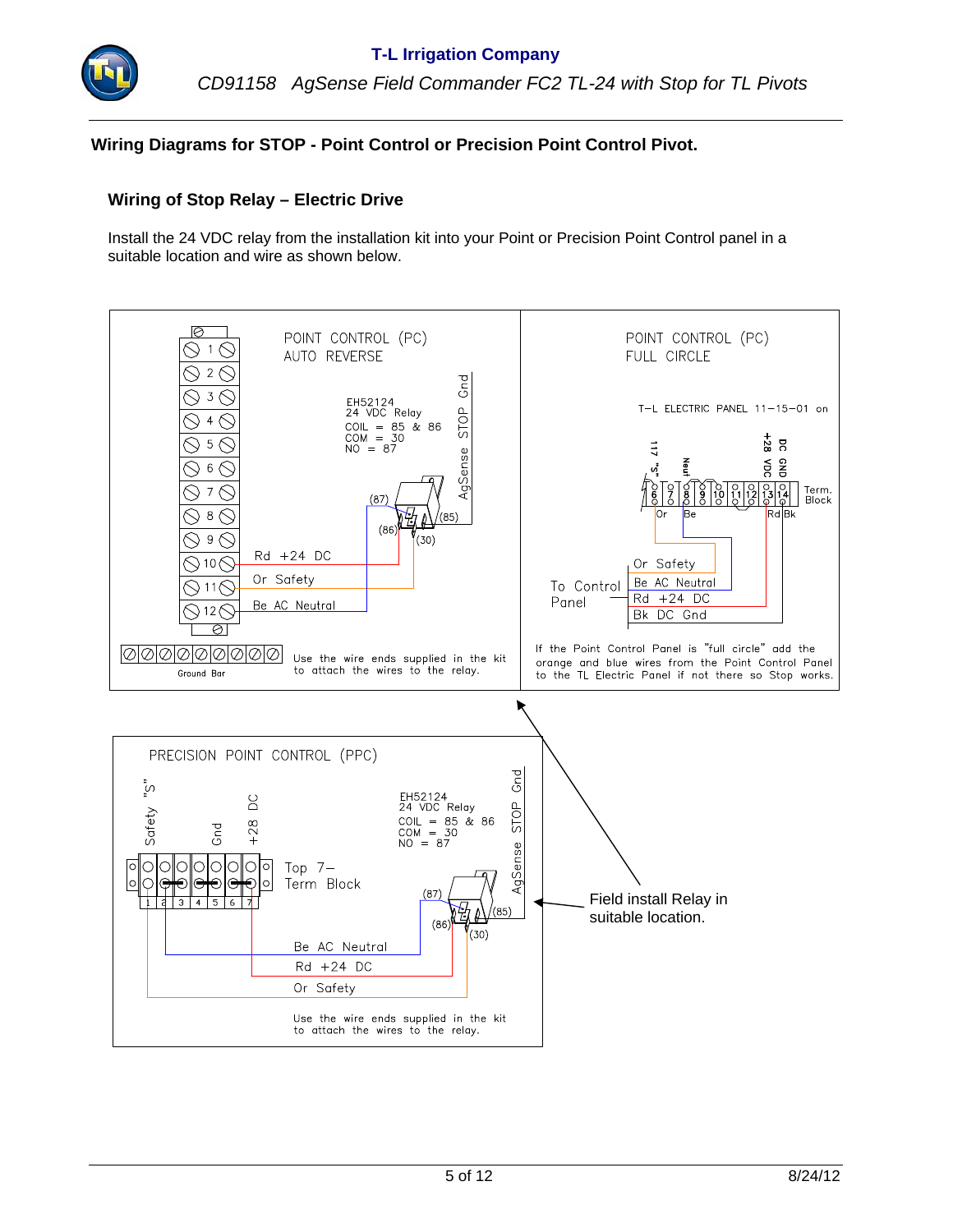

## **Wiring of Stop Relay – Engine Drive**

Install the 24 VDC relay from the installation kit into your Point or Precision Point Control panel and wire as shown below. .

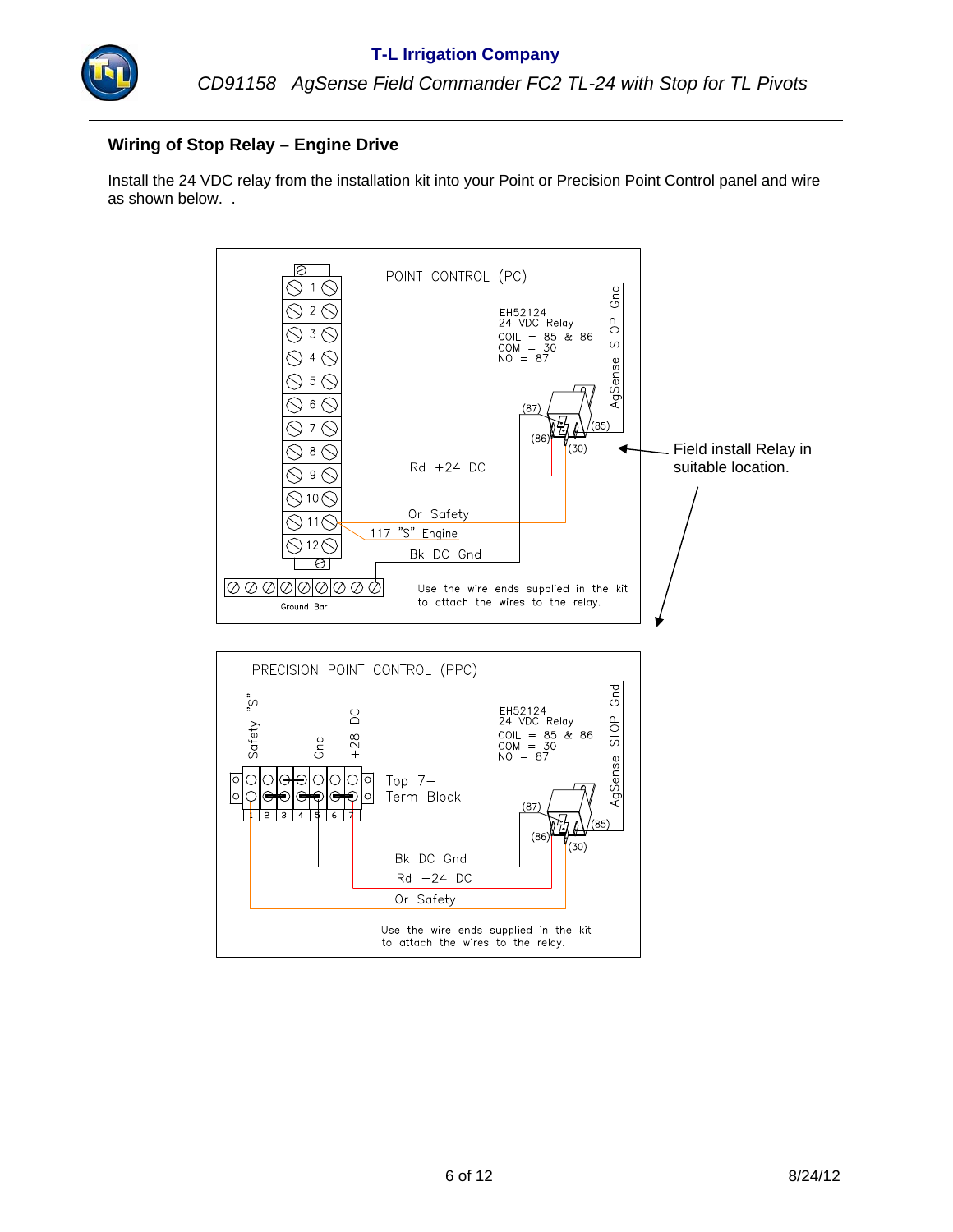## **Wiring of Field Commander at End Tower Manifold for Point or Precision Point Control**



#### **Operation**

 Red to AgSense = +24 VDC when Pivot running, 0 VDC when stopped Stop Command from Website: Closes Stop Relay for 10 seconds, closes Relay at pivot point and stops pivot.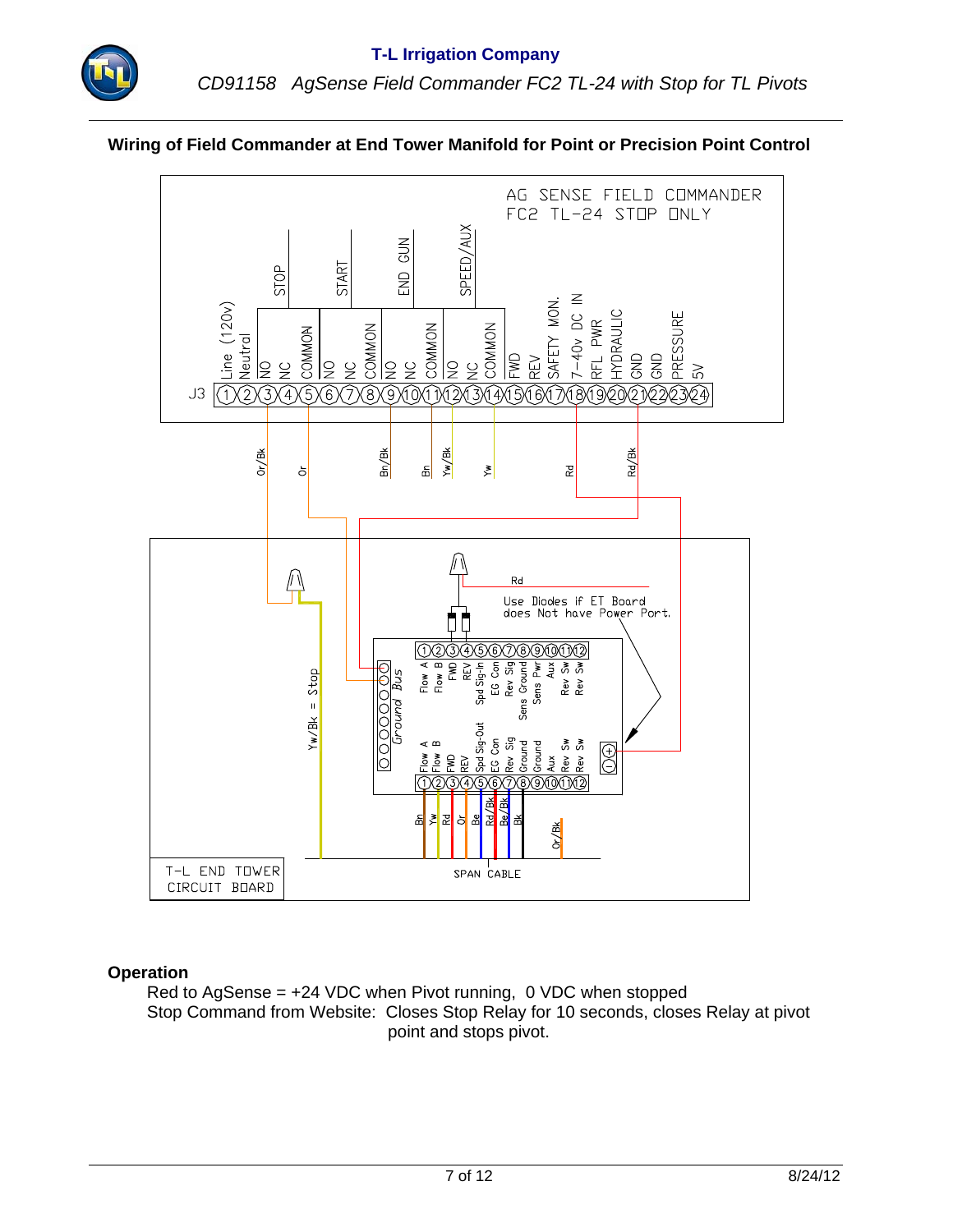

#### **Overview - Manual End Tower Control Pivots.**

 The following wiring diagrams are for T-L Pivots with Manual Control that are using the FC2 TL-24 with Stop powered version of the Field Commander and not the Solar version.

### **Field Commander Location at Panel or 2 Towers from Pivot Point**

Mount at T-L Allen Bradley Panel

- (Electric) or Engine Panel
- Will not show correct Angle location of Pivot on Wagnet website.
- Will allow monitor and Stop functions.

Mount 2 Towers Out:

- Requires 16/4 Span Cable
- Optional Collector Ring at Pivot Point
- Will show Angle location of Pivot on Wagnet Website.
- Will allow monitor and Stop functions.



#### **Field Commander Location at Panel**

Field Install and wire into Panel (either Allen Bradley Electric or Engine Panel) per diagrams following.



### **Field Commander Installation 2 Towers from Pivot Point**



**Engine Panel**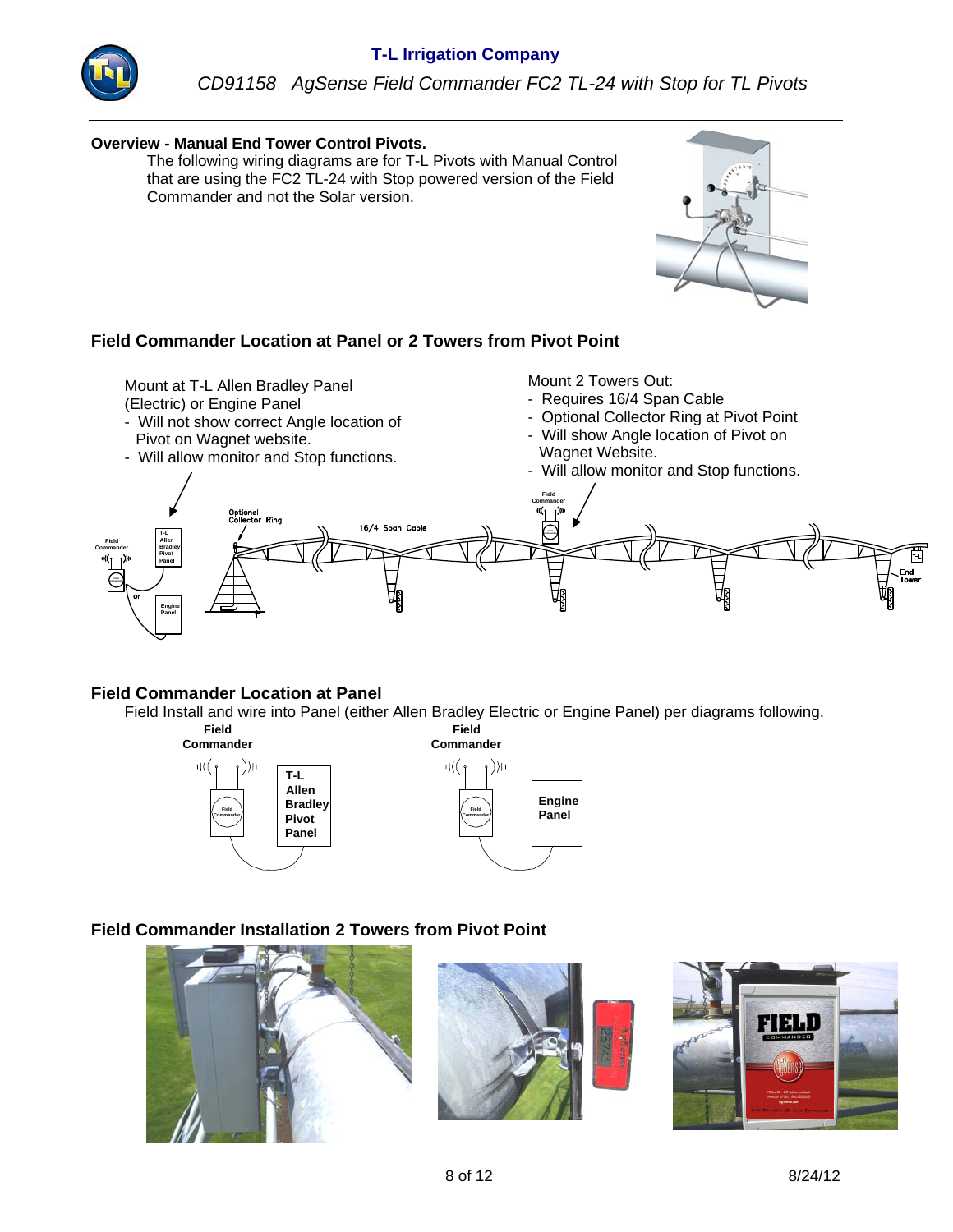

## **Wiring Diagrams for STOP - Manual Control Pivot.**

### **Electric Hydr Pumping Unit, FC at Allen Bradley Panel**

Note: Route Cable connected to AgSense Field Commander into Allen Bradley Panel.



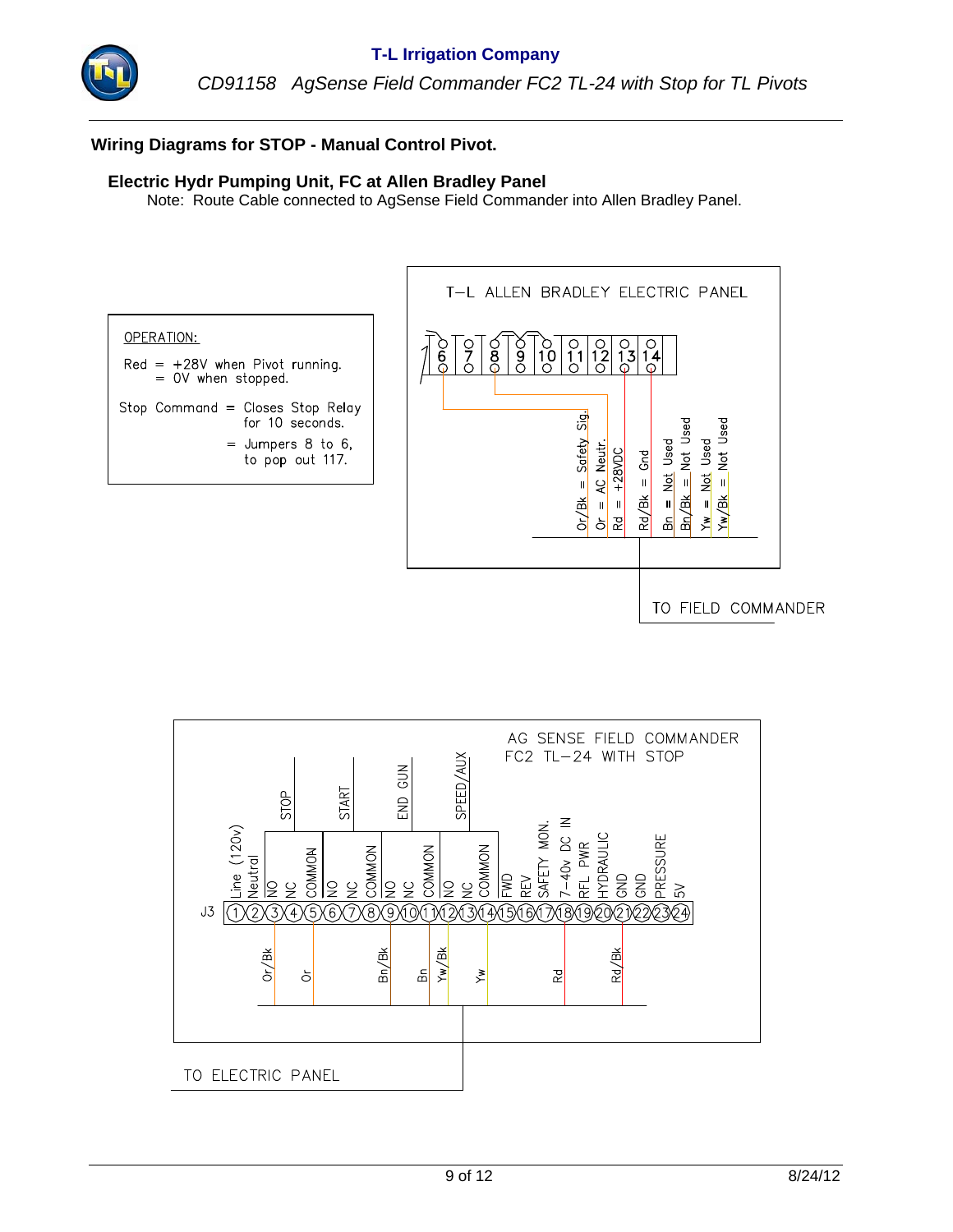

### **Wiring Diagram for Stop, Electric Hydr Pumping Unit, FC at 2 Towers from Pivot Point**

- Notes: 1. Replace Cable connected to AgSense Field Commander with 16/4 Cable.
	- 2. Collector Ring not shown, wire through Collector Ring if necessary.
	- 3. Interface Relay not required if only 2 Towers out, low amp draw to cause stop safety.



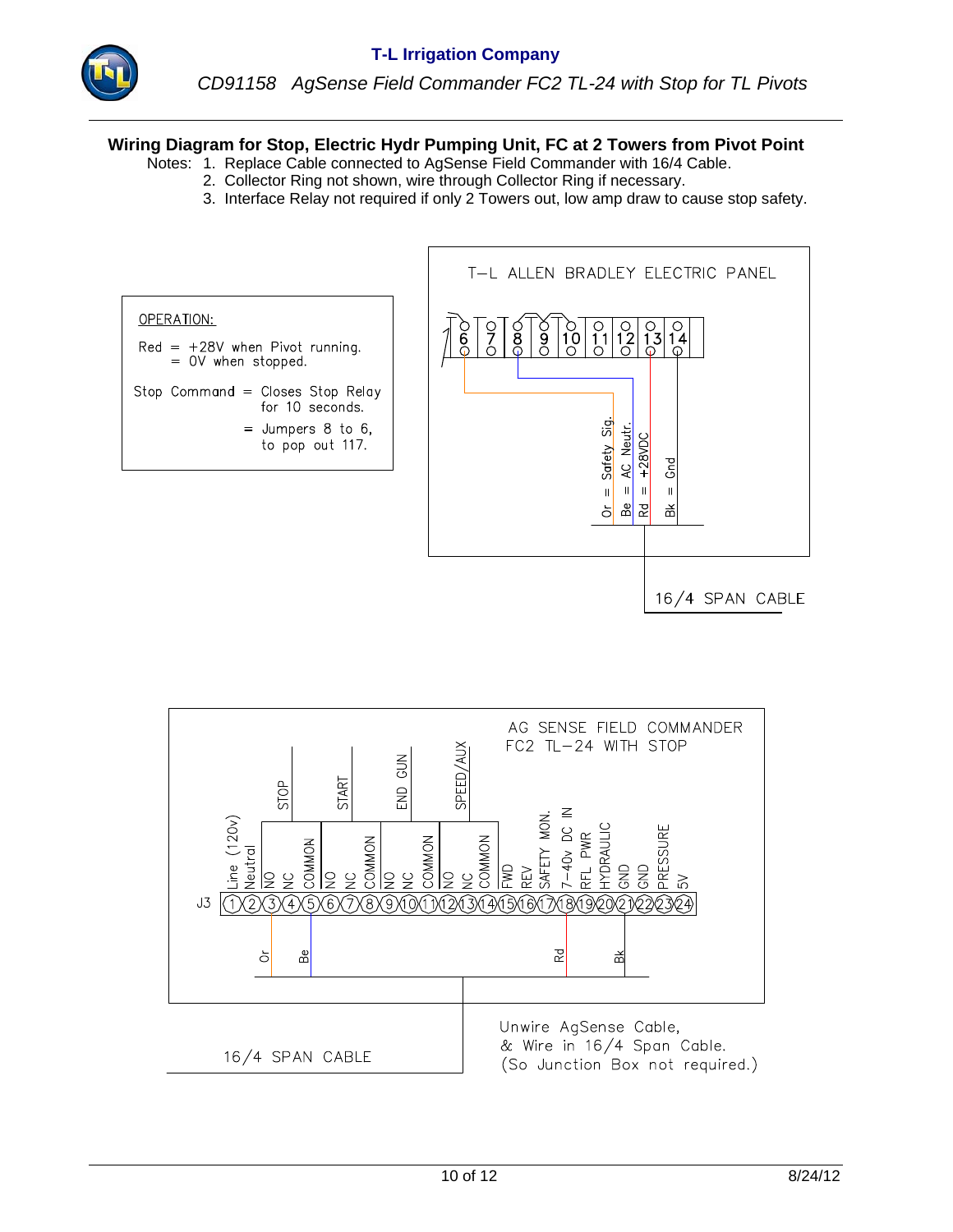

*CD91158 AgSense Field Commander FC2 TL-24 with Stop for TL Pivots*

### **Wiring Diagram for Stop, Engine Hydr Pumping Unit, FC at Engine**

Note: Route Cable connected to AgSense Field Commander into Engine Panel.